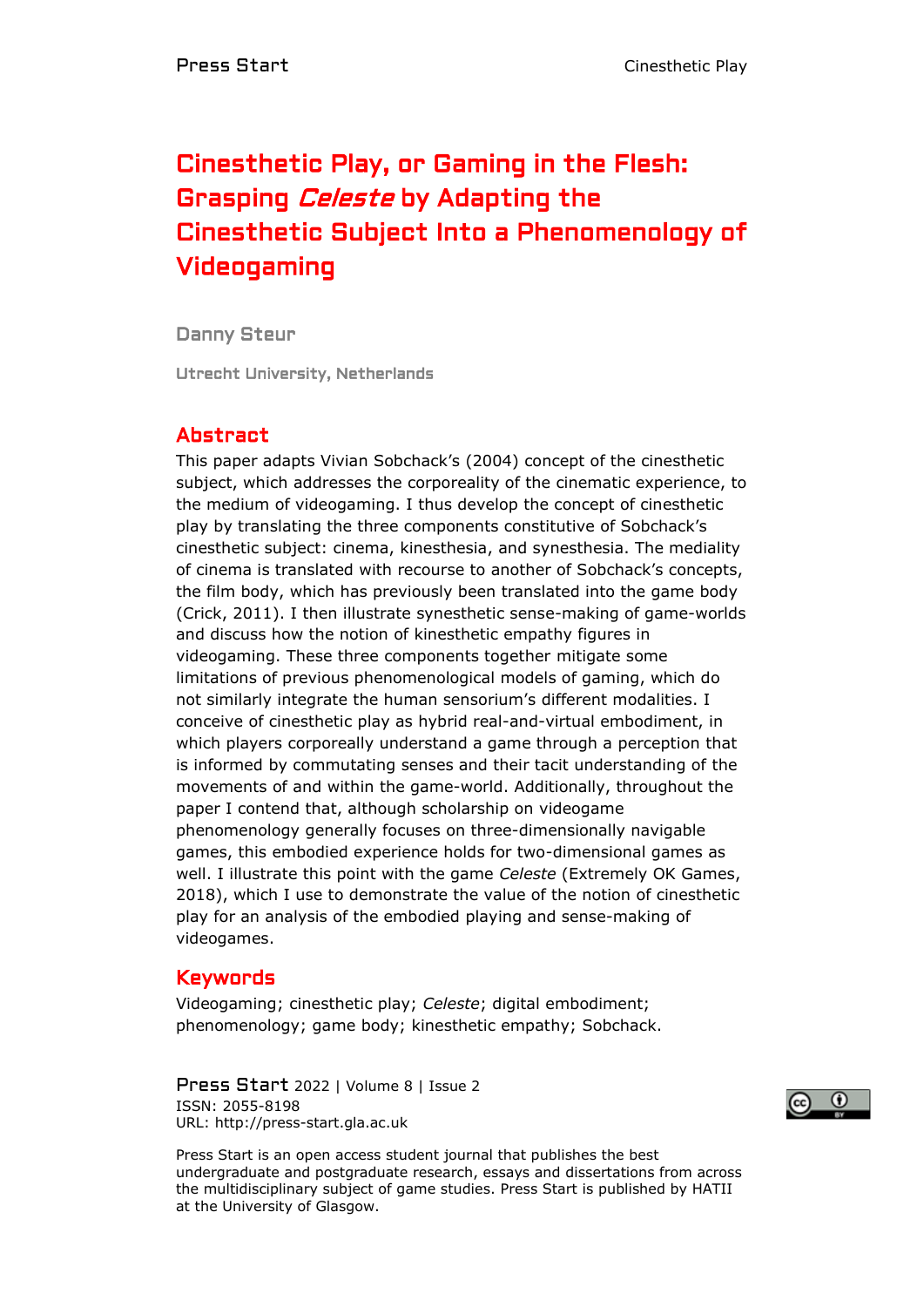## Introduction

In the videogame *Celeste* (Extremely OK Games, 2018), while playing as the protagonist Madeline, I am able to perform a dash: bolting forward, leaving imprints of Madeline's silhouette in her wake while wind-marks form from the sheer speed of her movement (see Figure 1). In my regular life, it goes without saying, I cannot perform a dash and rush through the air at such high speeds. Nonetheless, to an extent, I do experience what it is like to dash: I feel Madeline's acceleration and a brief flight through the air. To explicate this real-and-virtual experience, in this paper I offer a phenomenological account of videogaming by adapting Vivian Sobchack's (2004) notion of the cinesthetic subject, combining her framework with previous work on videogaming to synthesize a concept of cinesthetic play. Perhaps counter-intuitively, I preserve the prefix "cine-"; I do so because the cinesthetic subject encompasses more than just cinema. This wordplay incorporates kinesthesia and synesthesia alongside cinema, which is why I rather alter the other term involved (from "subject" to "play"), to denote the digital play of videogames. While other scholars have previously developed phenomenological accounts of videogaming (I provide an overview below), and Sobchack's other works have variously been incorporated into a perspective on gaming (e.g., Black, 2017; Keogh, 2018), her concept of the cinesthetic subject has not yet been adapted to this medium. Timothy Crick, for instance, brings her notion of the film body into videogaming. However, I argue that adapting the cinesthetic subject may provide additional insight into the gaming experience, because it integrates multiple bodily faculties and modalities into a coherent framework that can mitigate some of the limitations of other accounts. For example, different theories of digital embodiment invoke kinesthesia, but synesthesia is generally overlooked—an experiential component crucial to cinema, as Sobchack emphasizes—and is similarly crucial to gaming (a notable exception is Jan-Hendrik Bakels's (2020) work, addressed below). Furthermore, I seek to contribute to an understanding of the phenomenology of videogaming by specifically addressing two-dimensional games. Prior accounts usually concentrate on the phenomenology of three-dimensionally navigable game-worlds, whereas I contend that the phenomenological framework proposed here applies to two-dimensional games as well.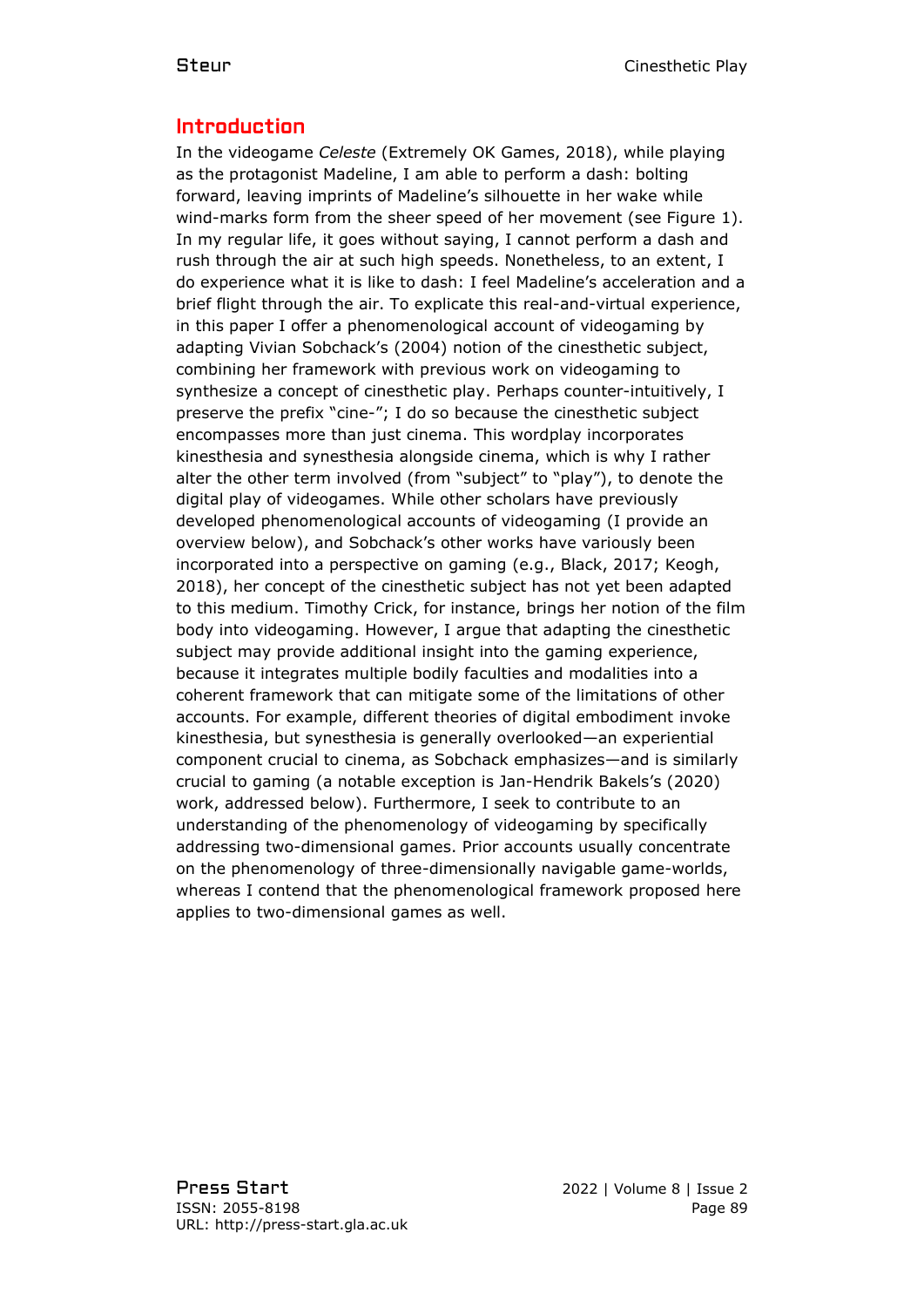

Figure 1. Dashing in *Celeste*. Screenshot by the author.

Below, I first provide a brief survey of the literature on the embodiment of videogames. Some of these works will be incorporated into my formulation of cinesthetic play. Then, to start adapting Sobchack's (2004) cinesthetic subject, I delineate this concept in more detail, after which I discuss how its three constitutive components—cinema, kinesthesia, and synesthesia—can be adapted to videogames. First comes cinema, which is translated by using Sobchack's concept of the film body and its videogame equivalent, the game body. Then follows a discussion on synesthesia in videogames, after which I turn to kinesthesia and previous theorizations of kinesthetic empathy in videogames. Synthesizing these components, I offer a definition of cinesthetic play, which comes to describe how videogaming establishes a corporeal interpenetration of reality and virtuality, in which players carnally experience and comprehend a game through a vision that is informed by other, commutating sensory modalities and their tacit kinesthetic understanding of the movements of both the in-game avatar and their perspective on the game-world. Finally, I demonstrate the concept's use by applying it to *Celeste* and conclude with a defense of its validity.

## Embodying Games: An Overview

The question of players' embodiment of videogames has been variously addressed; here, I delineate some key issues of this subject. Not all these articulations of videogame phenomenology are incorporated into the notion of cinesthetic play, however: I only incorporate those more directly applicable to adapting Sobchack's (2004) framework. Deliberations on videogame embodiment frequently depart from the foundational phenomenological thought of philosophers such as Maurice Merleau-Ponty, Martin Heidegger, and Edmund Husserl. Evoking Heideggerian phenomenology, for instance, James Ash (2013) extends

Press Start 2022 | Volume 8 | Issue 2 ISSN: 2055-8198 Page 90 URL: http://press-start.gla.ac.uk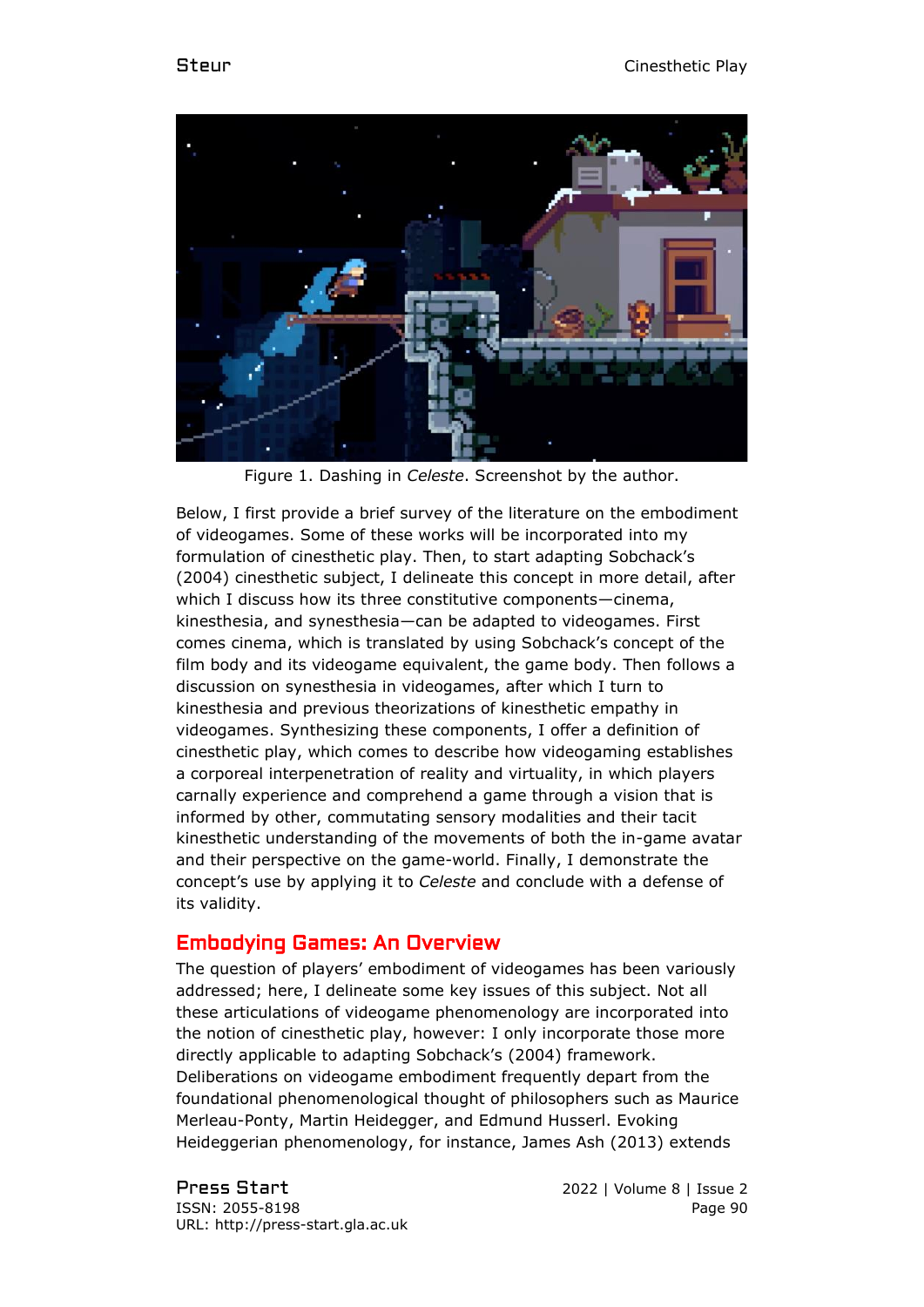the concept of "attunement" to address the "somatic and sensory skills involved in videogame play" (p. 27). Nicolas de Warren (2014) builds on Husserl's phenomenology of the imagination to present an evocative analysis of digital fictions. He demonstrates how digital embodiment establishes a "virtualization of consciousness" (de Warren, 2014, p. 111), whereby we project our bodies into a game-world. Although such approaches are undeniably productive, I will predominantly address Merleau-Ponty's (1945/2002) phenomenology, for two reasons: firstly, because it seems to have found more take-up in the literature, and secondly, because it is the framework Sobchack also invokes. In order to translate Sobchack's cinesthetic subject, I therefore mainly stick with videogame-related theorizing that similarly builds on Merleau-Ponty, or Sobchack's own work. Merleau-Ponty's phenomenology of perception, and especially his description of how our bodily schemas are extended through the tools we use, is addressed below in more detail.

To understand the embodiment of videogames, Jon Dovey and Helen Kennedy (2006) contend that two critical components need to be taken into account: firstly, "the player's material, situated body that interfaces with the various technologies required to instantiate gameplay" (p. 107), and secondly "the ways in which we are re-embodied within the game world itself—critically what means are used by the game to feed back to us as players our actions, experiences and progress within the game world" (p. 107). Here, Dovey and Kennedy distinguish between the material means we use to access the game-world, and the feedback the game presents to us (in terms of represented contents). This relates to a central issue in discussions of the phenomenology of videogaming, namely the matter of perspective: how a game lets us perceive and act within its digital world shapes how we come to experience and embody the game.

With regards to the ways in which the game gives feedback, two related—but not equal—questions emerge: that of the two—or threedimensionality of games, and that of the avatar. While I noted above that phenomenological inquiries tend to focus on three-dimensional games, two-dimensional games are hardly neglected (e.g., Giddings, 2017; Keogh, 2018, pp. 35–38; Klevjer, 2006, 2012). The question of the avatar, which I address more below, pertains to how we perceive within the game-world: first-person games align our perspective in the world with that of the avatar, whereas third-person games show the avatar we control. Below, I address this matter through Timothy Crick's (2011) discussion of the game body, a term he develops using Sobchack's (2004) notion of the film body. Discussions of this matter try to explain why, as Daniel Black (2017) asks, first-person games are not automatically more immersive than third-person games; this might be expected because in first-person games "the character's body seems to be one's own rather than a separate entity in the game space" (p. 179).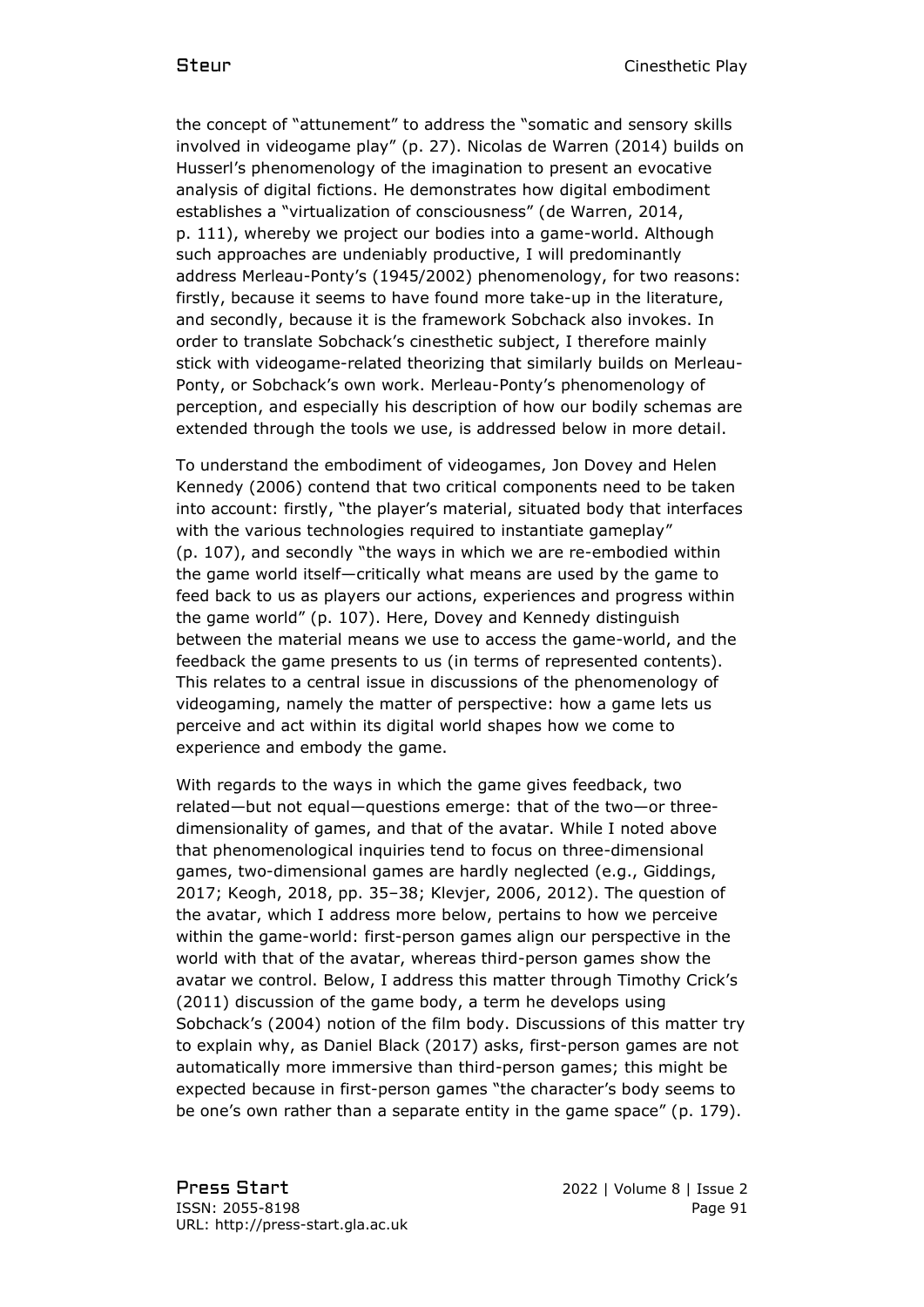Jesper Juul and Rune Klevjer (2016) describe the discussion of videogame avatars as a question of whether they

> should be conceptualized as vehicles of agency rather than objects of representation—as *tools* rather than as characters in the traditional sense. Against this view some theorists argued that the dual nature of avatars, as sets of capabilities and visual representations combined, is essential to their distinctive appeal. (p. 2, emphasis in the original)

A final development in the phenomenology of videogaming to point out, and which helps to situate this effort, concerns posthumanist phenomenology. As Dovey and Kennedy (2006) point out, videogames with their feedback loop between player and game—are paradigmatic examples of cybernetic technologies. In play, a cybernetic feedback loop is established wherein player and game are interdependent, as "both are part of a loop through which information and energy flows" (Dovey & Kennedy, 2006, p. 109). Videogame play, thus conceived, literalizes "the ontology of the cyborg—a subjectivity that depends precisely on this collapse of boundary between the human and the machine" (Dovey & Kennedy, 2006, p. 109). Dovey and Kennedy therefore cite the work of Donna Haraway (2016) on cyborgian subjectivity as being networked and collectively constructed. Other authors move even further beyond conventional notions of human-centered phenomenology and develop object-oriented ontologies and phenomenologies to address how videogames (and similar technologies) fit into and co-constitute the world (e.g., Bogost, 2012; Giddings, 2017; Janik 2021; McKeown, 2018, 2019). Nonetheless, here I retain a focus on human embodiment—an embodiment that occurs, to be sure, with and through technologies, but that remains, as Robert Farrow and Ionna Iacovides (2014) write, a "distinctively human [form] of embodiment" (p. 222). Or, as Brendan Keogh (2018) writes, my concerns are "more carnal," and rather address "how we both constitute and are constituted by a lived experience of the videogame as at once an actual activity and a virtual presence" (p. 8).

I argue that Sobchack's (2004) framework fits such a perspective, as it articulates embodiment as diffusely situated between the bodies of the film and viewer. Hence, as Keogh (2018) writes, I also consider the "embodied self as *emergent* from an amalgam of heterogeneous materialities" (p. 7, emphasis in the original). Keogh therefore denotes videogames as "audiovisual-haptic media" (2018, p. 23), that engender a hybridized embodiment and "require an *all-at-once* notion of embodied textuality that accounts for physicality and signification, form and content, as irreducible and inseparable" (2018, pp. 48–49, emphasis in the original). To further explore how such embodied textuality occurs, I develop the notion of cinesthetic play, which usefully integrates different structures of the human sensorium (which I take to mean here, simply, the whole of the human apparatus of sensory perception).

Press Start 2022 | Volume 8 | Issue 2 ISSN: 2055-8198 Page 92 URL: http://press-start.gla.ac.uk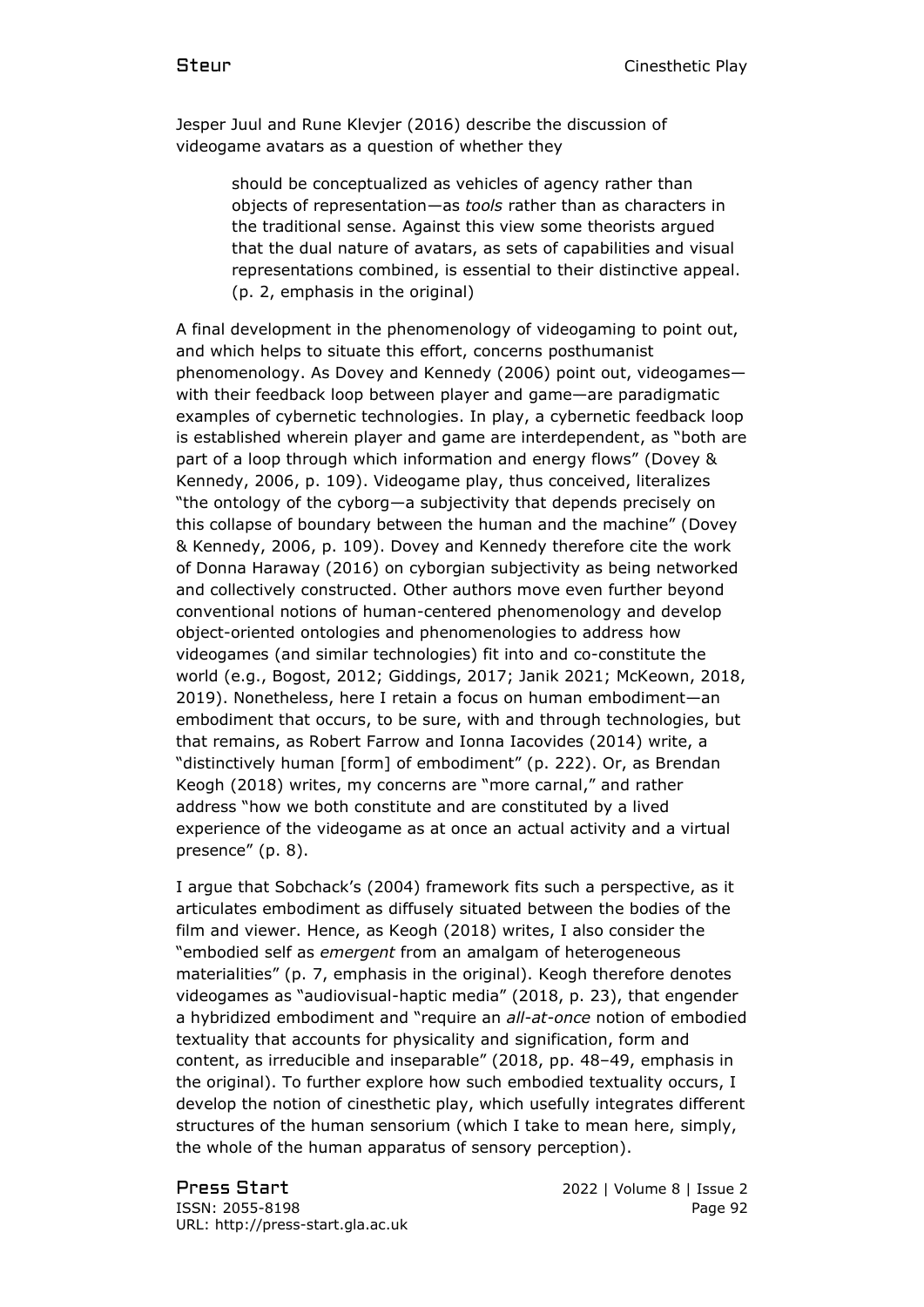# Vision in the Flesh and the Phenomenology of Film

Sobchack (2004) contends that "film theory has generally ignored or elided both cinema's sensual address and the viewer's 'corporealmaterial being'" (pp. 55–56), and therefore sets out to theorize how "cinematic intelligibility, meaning and value emerge carnally through our senses" (p. 8). To account for the body in film-viewing, Sobchack devises the cinesthetic subject, incorporating alongside cinema two "structures and conditions of the human sensorium" (2004, p. 67): synesthesia and kinesthesia. Synesthesia, the "experience of 'crossmodal transfer' among our senses" (Sobchack, 2004, p. 68), contributes to how we make sense of the world. Our senses commutate all the time, such as when we almost taste a dish when reading its recipe. Kinesthesia is the "perception of one's whole sensorial being" (Sobchack, 2004, p. 68), an awareness of our bodies' position and movements (Reynolds & Reason, 2012, p. 18). Thus, the cinesthetic subject describes how viewers, "through an embodied vision in-formed by the knowledge of the other senses, 'makes sense' of what it is to 'see' a movie" (Sobchack, 2004, pp. 70–71). We interpret a film simultaneously "as both a carnal matter and a conscious meaning from *the single system of flesh and consciousness that is the lived body*" (Sobchack, 2004, p. 73, emphasis in the original). Moreover, Sobchack argues that the various bodies involved in the film experience become diffusely situated between worlds. Though materially circumscribed, these bodies enmesh so that meaning "does not have a discrete origin in either spectators' bodies or cinematic representation but emerges in their conjunction" (Sobchack, 2004, p. 67). Despite this enmeshment of bodies, evidently spectators do not completely feel the events unfolding onscreen; for instance, we are not knocked over by onscreen explosions. However, Sobchack argues that we tangibly feel onscreen worlds through a sensual catachresis, wherein our bodies "[fill] in the gap in its sensual grasp of the figural world onscreen by turning back on itself to reciprocally (albeit it not sufficiently) 'flesh it out' into physicalized sense" (2004, p. 82). Our bodies supplement the distance from what we see, so that we carnally, palpably experience it.

Adapting Sobchack's (2004) framework to videogames requires translating its three constitutive components: cinema, synesthesia, and kinesthesia. I firstly address cinema. We might reductively postulate that this warrants little transformation, since cinema and videogames are both audiovisual media, but their phenomenological differences necessitate closer inspection. It is useful, first, to ground this discussion in Sobchack's broader work on film phenomenology and her contentions around digital media: She argues that cinematic representation offers insight into the "structure and process of subjective, embodied vision" (2004, p. 149), whereas electronic representation "phenomenologically diffuses the fleshly presence of the human body [and] tends to marginalize or trivialize the human body" (2004, p. 161)—the ideal of the "dominant logic of cybernetic[s]" is a transcendent, disembodied

Press Start 2022 | Volume 8 | Issue 2 ISSN: 2055-8198 Page 93 URL: http://press-start.gla.ac.uk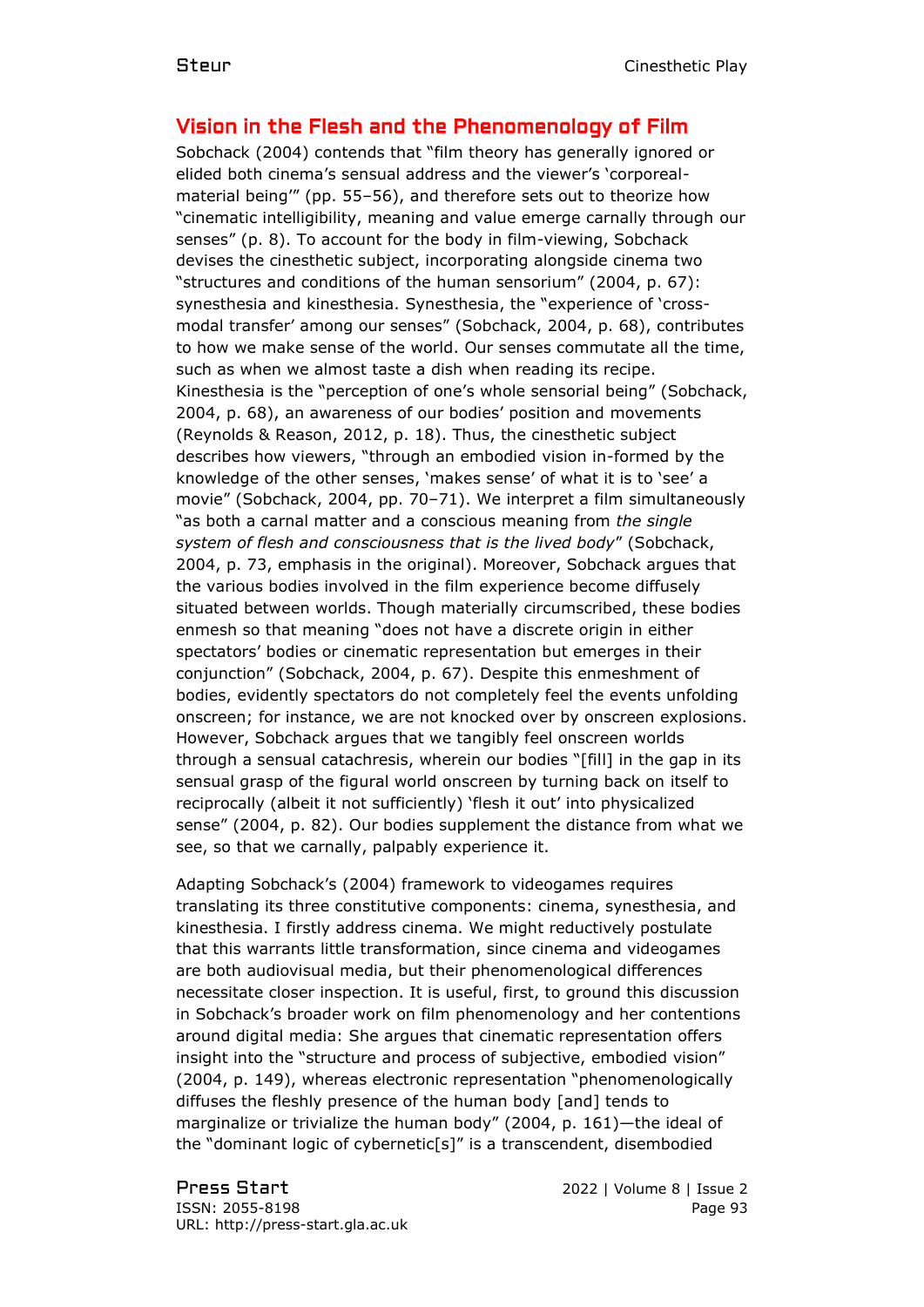subjectivity (2004, p. 160). However, her claims have since been contested by scholars such as Crick (2011), who asks:

> as digital imaging technologies and techniques strive closer to replicating the moving image, to what extent do [Sobchack's] views on digital imagery still seem applicable to our phenomenological experiences of engaging with contemporary videogames? (p. 260)

He relays this question while using Sobchack's concept of the film body to develop a notion of the game body, a discussion to which I return below. First, I begin from Crick's inquiry to consider how we may experience synesthesia in videogames.

#### Synesthesia and the Game Body

As contemporary videogames increasingly approach photorealistic appearances, we might wonder: Why would we *not* experience a sense of synesthesia? More boldly, I would argue that cross-modal sensing occurs not only in photorealist games. Even *Celeste*, a two-dimensional game with a pixel-art retro aesthetic, is experienced—and understood through synesthetic processes. To further explain this, a passage from phenomenological philosopher Maurice Merleau-Ponty (1945/2002), which Sobchack also cites, is particularly illuminating. He describes how we, perceiving cross-modally, grasp the nature of objects: Objects "[appeal] to all our other senses as well as sight," and so we can, for example, "in the jerk of the twig from which a bird has just flown, [read] its flexibility or elasticity" (Merleau-Ponty, 1945/2002, p. 267).

An example Sobchack (2004) gives of synesthesia within film phenomenology is of seeing, in the first two shots of Jane Campion's *The Piano*, an unrecognizably blurred depiction of fingers struck by sunlight (p. 63). Despite the lack of visual clarity, Sobchack writes that her "fingers *comprehended* that image, *grasped* it with a nearly imperceptible tingle of attention and anticipation" (2004, p. 63, emphasis in the original). Vision translates into carnal sense, and the sensation of touch. With regards to synesthesia in videogames, Bakels (2020) argues that in gaming, such a "synesthetic surplus is not so much based on visual perception of surfaces but rather on a synesthetic expansion of [kinesthetic] perception" (p. 82). Kinesthetic responsiveness (which I detail more below) denotes the ways that we, sometimes involuntarily, move-along-with onscreen action. Bakels thus argues for an entwinement of kinesthesia and synesthesia in the experience of gaming—through onscreen movements, we acquire a sense of touch. While this usefully underlines the import of movement to a synesthetic experience of videogames, this articulation of kinesthetic responsiveness risks eliding what Keogh (2018) describes as "the fundamental significance *of* the visual (and indeed the aural) in *producing* the digitally [kinesthetic]" (p. 12, emphasis in the original), hence Keogh's description of videogames as audiovisual-haptic media.

Press Start 2022 | Volume 8 | Issue 2 ISSN: 2055-8198 Page 94 URL: http://press-start.gla.ac.uk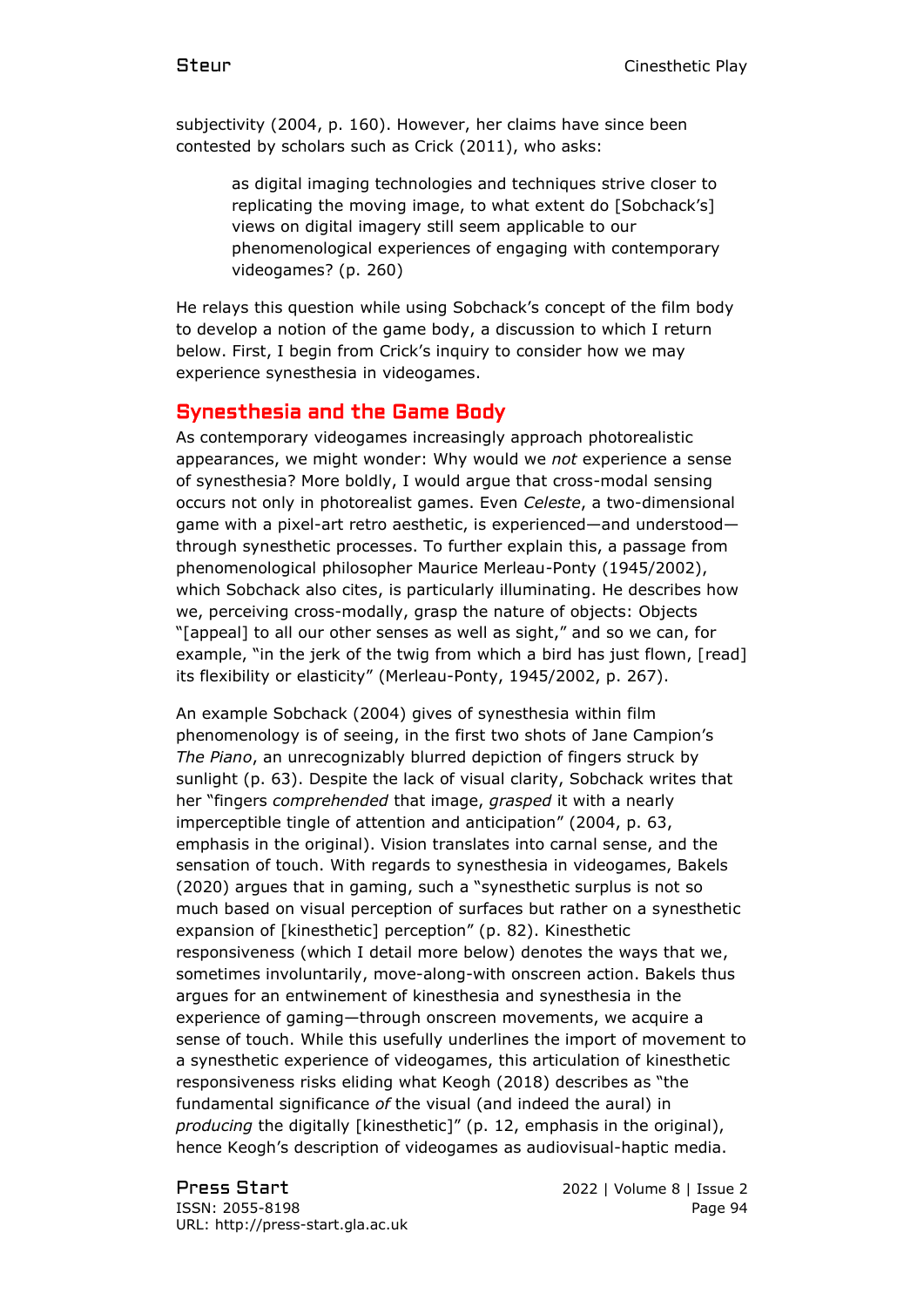In sum, sensory cross-modal interpreting of the world happens constantly, including in game-worlds. A striking example in *Celeste* is Chapter 2's so-called "dream blocks" (see Figure 2). Floating in mid-air with fluid outlines, these blocks become especially palpable when Madeline dashes through them, and they emit a gelatinous, watery sound. Though we cannot touch them (and they cannot exist in our world), from that sound we understand these blocks' tactility, we hear their spongy materiality. Game-worlds thus become intelligible through sensory cross-modal sense-making, even in games far removed from photorealism.



Figure 2. Madeline faces a dream block. Screenshot by the author.

To return, then, to the translation of the mediality of cinema, Crick (2011) contests Sobchack's (2004) claims about electronic representation when developing the concept of the game body. Sobchack's film body designates how cinema objectifies subjective visual experience, as viewers experience a film through a "functionally embodied . . ., quasi-subjective and embodied 'eye'" with a discrete existence (Sobchack, 2004, p. 66). Cinematic vision thus becomes intelligible as a human-equivalent body enacting perception. Crick argues against Sobchack's claims that electronic representation engenders a disembodied, dispersive and fragmented presence. Similarly to film, videogames implicate an invisible game body from whose perspective we perceive the game-world—a perspective we often also control (Crick, 2011). This game body often overlaps with the avatar, most evidently in first-person games, where the perspectives of the game body and the avatar completely coincide, but also in games where the camera moves along with the avatar (as in *Celeste*). In sum, the imagery of videogames "suggests a corporeal presence, and through the interventions of a player, the game experiences a world from a subjective viewpoint" (Crick, 2011, p. 262). Though elements such as a visible avatar and displays like health bars might appear distracting (producing the fragmentation that Sobchack criticizes), Crick notes that

Press Start 2022 | Volume 8 | Issue 2 ISSN: 2055-8198 Page 95 URL: http://press-start.gla.ac.uk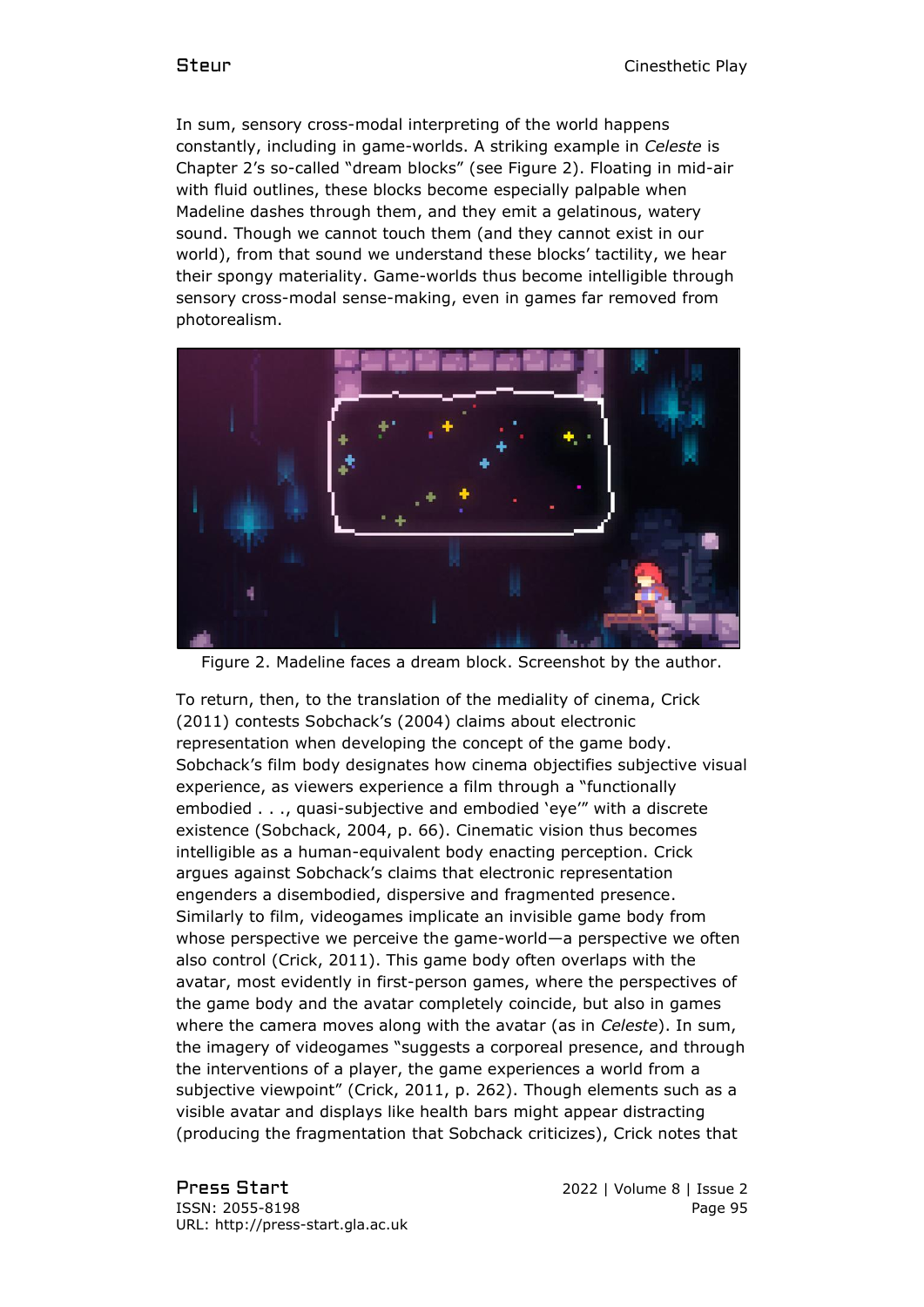experienced players barely observe such supposed hindrances, and thus videogaming is not a dispersed, fragmented experience. Moreover, Crick argues that players experience a bodily engagement with game-worlds, building on Merleau-Ponty's (1945/2002) writings on our adaptability to tools: Using tools "is to be transplanted into them, or conversely, to incorporate them into . . . our own body" (Merleau-Ponty, 1945/2002, 166). Applying this to videogames, Crick posits that

By becoming accustomed to the movements of the control device—enabling a fluent engagement with the virtual world—the avatar's (and virtual camera's) movement is incorporated within [the] corporeal schema and, as such, becomes an extension of [the] bodily basis of consciousness. (2011, p. 267)

It should be noted, however, that Crick (2011) discusses threedimensional games, which seemingly complicates the application of his notion of the game body to two-dimensional games: The functionally embodied, human-equivalent game body that enacts perception in a two-dimensional game does not move in a way that corresponds with the movement abilities of an able-bodied person—especially the ability to change one's perspective by moving around and repositioning oneself. The player of a two-dimensional game cannot, for instance, turn around to look at what is behind their backs as they would in a threedimensionally navigable world: There is no such "behind" a camera that shows us a two-dimensional, side-scrolling world. Nonetheless, I argue that Crick's assertions hold: In *Celeste*, we may perceive Madeline from the side, but we still experience the game through the vision of a functionally embodied, quasi-subjective perspective (the game body) that moves along with her, scrolling to the side as we progress in the game. Moreover, it has been shown that players bodily extend into twodimensional worlds similarly to how they embody three-dimensional worlds (Schultze, 2010, p. 437). Hence, it appears that the recreation of a three-dimensionally orientable, human-like visual apparatus is not a prerequisite for a serious embodied engagement with videogames. Finally, even though Crick argues that gaming is "a fully embodied, sensuous, carnal activity" (2011, p. 259), he indicates a limitation of the film body model he departs from: an apprehension regarding "the extent to which this phenomenological method might generalize visuality as the essential mode of cinematic reception" (2011, p. 267). This shortcoming is mitigated by the cinesthetic subject's (and cinesthetic play's) synesthesia, which attends more completely to the human sensorium.

# Feeling-Along With an Arduous Climb: Kinesthesia and Digital Embodiment

The notion of virtual presence brings us to the third component of cinesthetic play: kinesthesia, which similarly describes how we sense and experience onscreen bodies. Let us return, first, to Sobchack (2004). Describing our sensual experiences of movies, she argues that

Press Start 2022 | Volume 8 | Issue 2 ISSN: 2055-8198 Page 96 URL: http://press-start.gla.ac.uk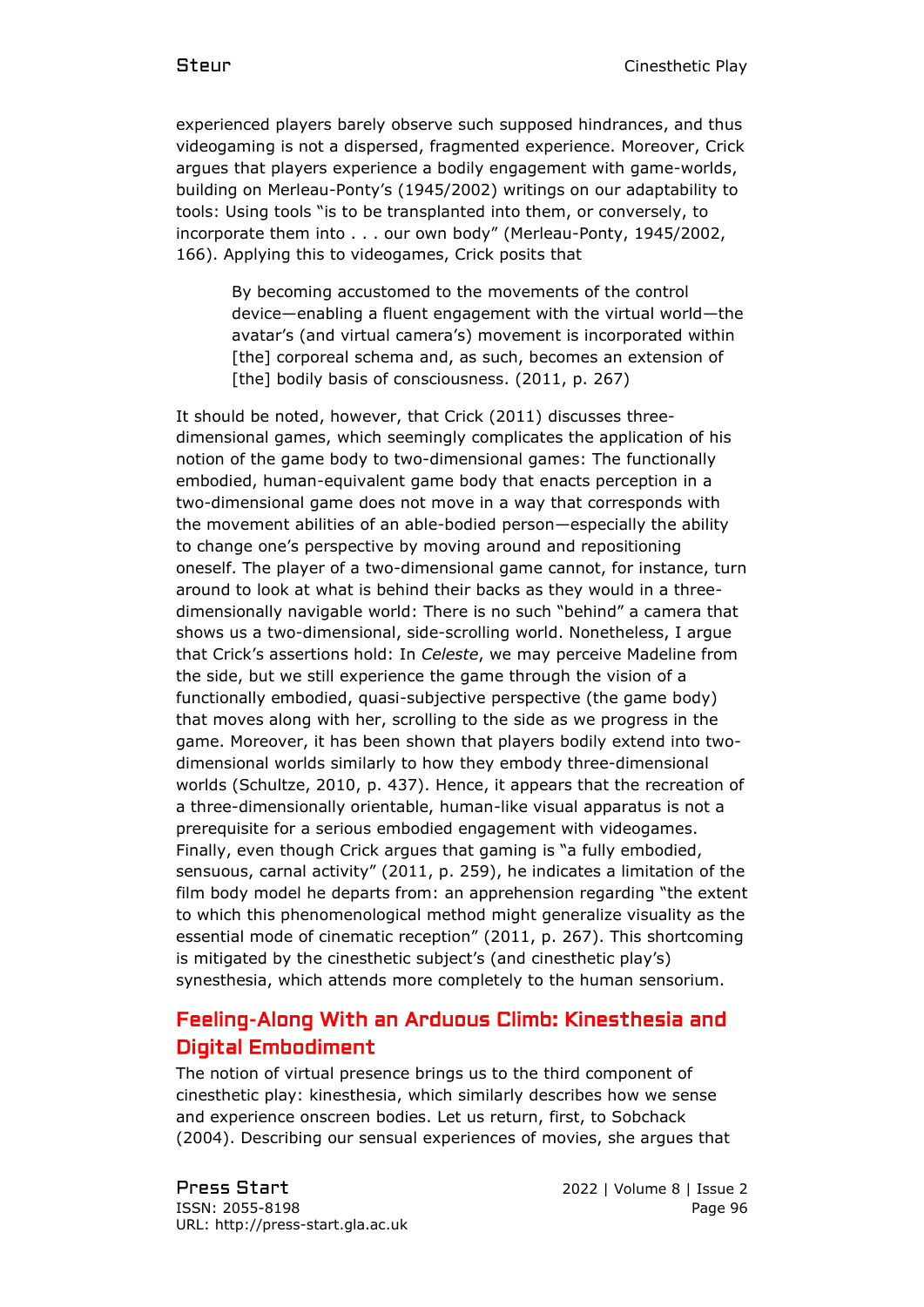we experience "mimetic sympathy with . . . what [we] see and hear" onscreen (Sobchack, 2004, p. 76). What Sobchack here describes as mimetic sympathy is more commonly characterized as kinesthetic empathy, which Gabriel Chin (2017) describes as "an embodied interpretive response to observed movement with relation to the observing body's own imaginative and performative experience and social understanding of that movement" (p. 207). Internally mimicking what we see, we understand and feel the movements of other bodies through our familiarity with such movements. Before proceeding, an illustration of kinesthesia in gaming is useful. We can think of, as Melanie Swalwell (2008) writes, those "puzzling moments of kinesthetic responsiveness when [we *move*] *with* an avatar" (p. 74, emphasis in the original). We reflexively duck as something attacks our avatar, or when we push a button harder, hoping that this will give us an advantage—as I do constantly in *Celeste* when straining winds keep blowing Madeline backwards.

To productively apply kinesthetic empathy to videogames, I turn to Chin (2017), whose discussion resembles Crick's (2011) assertions. Chin similarly uses Merleau-Ponty's (1945/2002) work to argue that videogames engender bodily tool-extensions into digital worlds, but his focus on kinesthetic empathy emphasizes other aspects of digital embodiment. The avatar is, for Chin, a prop in the game-world through which the player enters that world, and which informs the player's affordances and capacities to act within that game-world. Moreover, the avatar remains an independent character in the diegesis, which the player at once perceives as they would a character in a film and controls in order to participate in the game-world. This holds for both first-person and third-person games, though these modes do entail phenomenological differences. While third-person avatars establish a tool-extended body schema and a kinesthetically empathetic relationship between avatar and player, because the player both operates and observes the avatar's body, first-person avatars establish less kinesthetic empathy and tend "much more towards being tool alone, since the only observation that occurs does so through the avatar's eyes"; not seeing the avatar hinders the player's feeling-along (Chin, 2017, p. 218). Chin's and Crick's accounts have different foci, but they can be productively brought together by applying a kinesthetic empathy to the game body. Focusing only on the avatar does not account for the kinesthetic empathy we experience with the game body (our visual perspective on the game-world), whose movements we similarly comprehend from our familiarity with such movements. <sup>1</sup> Klevjer (2012) similarly describes our feeling-along with the game body when arguing that we do not look at the screen or through it, onto a game-world, but

<sup>1</sup> Even *unfamiliar* movements, as Swalwell (2011) argues, are experienceable through our kinesthetic responsiveness. She argues that such "responsiveness to the unfamiliar" lets us experiment, for instance, with unfamiliar spatial relations (Swalwell, 2011, p. 1).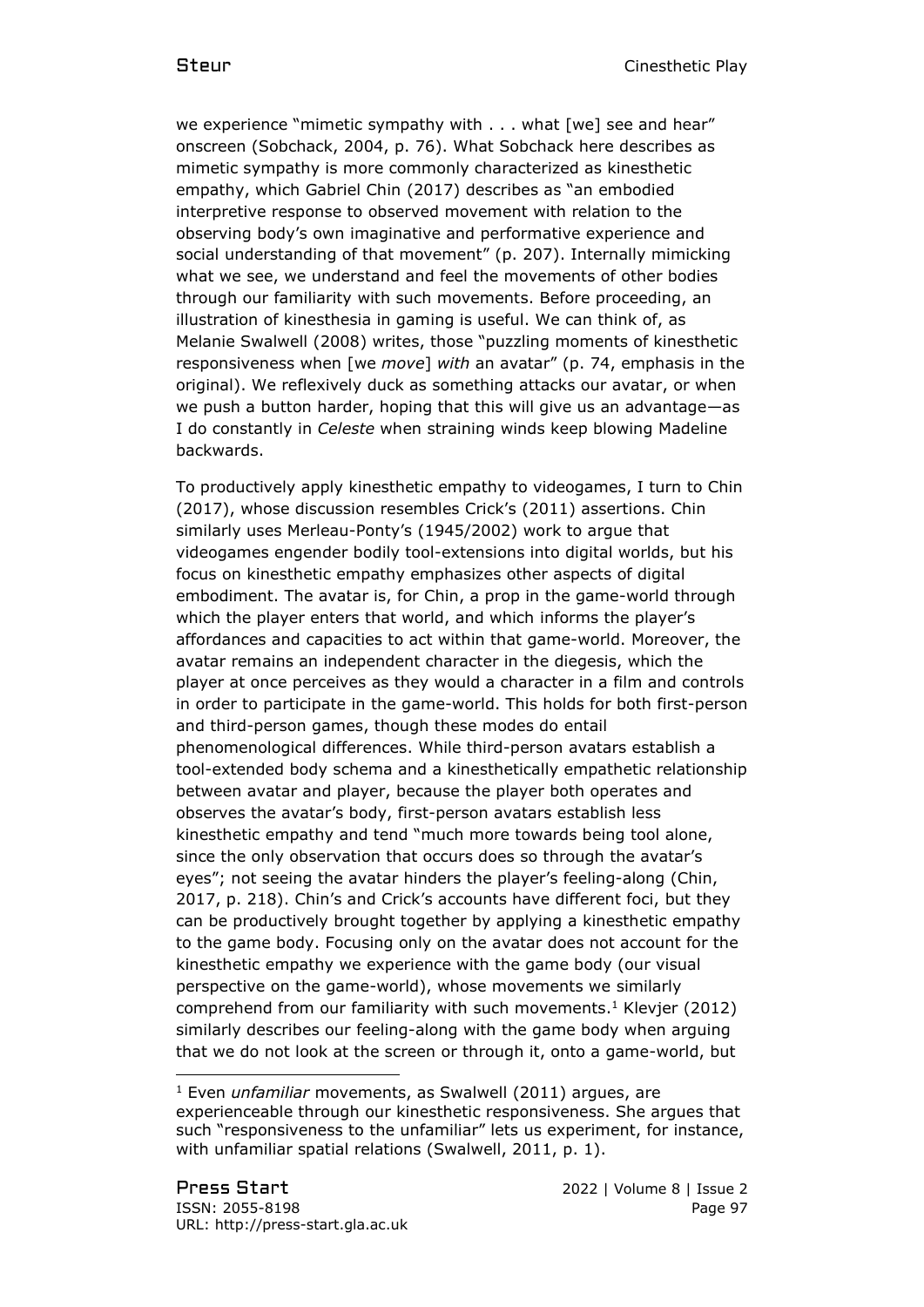rather *with* the screen (p. 21). Thus, we feel-along not just with the avatar, but simultaneously with the game body and understand the game also through those movements.

In order to validate this understanding of kinesthetic empathy as a translation of Sobchack's (2004) framework, it is useful to address Chin's (2017) ontology of digital embodiment. Chin argues, building on Mark Hansen's (2006) work, that using technologies such as avatars ontologically constitutes "an extension of sensation" (2017, p. 212). This resembles Merleau-Ponty's (1945/2002) remarks on tool-extension, but Hansen goes further and demonstrates how interfacing technologies push Merleau-Ponty's extended body schema "to the point of its dissolution," dissolving the body's interiority to rather "mark its ontological interpenetration with the flesh of the world" (2006, p. 87). Chin thus delineates an ontological interpenetration with fictional gameworlds, that we are corporeally enmeshed with (p. 213). Sobchack's writing parallels this understanding: The carnal experience of cinema "subverts the very notions of *onscreen* and *offscreen* as mutually exclusive sites" (2004, p. 67, emphasis in the original), as the bodies involved—those of the viewer, the onscreen bodies, and the film body become diffusely situated through the cinematic experience. Keogh (2018) usefully describes this diffusion of embodiment, using the example of the avatar of Iota in the videogame *Tearaway* (Media Molecule, 2013), as follows: It is not just that I "play 'as' Iota in *Tearaway*; we must comprehend how my embodiment as me-and-Iota is constituted across bodies and worlds" (p. 8). Or, in the case of *Celeste*, I play as me-and-Madeline, producing a hybridized embodiment dispersed across bodies and worlds—although I would add, to this amalgam, the movements of the game body: me-and-Madeline-and-the-game-body. As I show below, the game body's movements additionally inform me as to the affordances for action in *Celeste*. Altogether, this understanding of kinesthetic empathy—which thus involves the game body, the avatar's body, and the player's body—provides a fitting translation of Sobchack's cinematic kinesthesia.

Finally, to direct cinesthetic play towards an understanding of meaningmaking, I find Yotam Shibolet's (2018, 2019) framework particularly instructive. As Keogh (2018) indicates, the question of embodiment is central to the meaning-making processes of videogames: "How videogames mean and how bodies engage with videogames are not, it seems, unrelated questions at all or even just related questions—they are the same question" (pp. 5–6). Or, as Sobchack (2004) notes with regards to film: "the film experience is meaningful *not to the side of our bodies but because of our bodies*" (p. 60, emphasis in the original). Shibolet's notion of enactive narrative focalization provides a useful articulation of how bodily meaning-making occurs. He applies ideas from the field of embodied cognition to videogaming, thereby explaining how narrative is enacted and understood through games' movement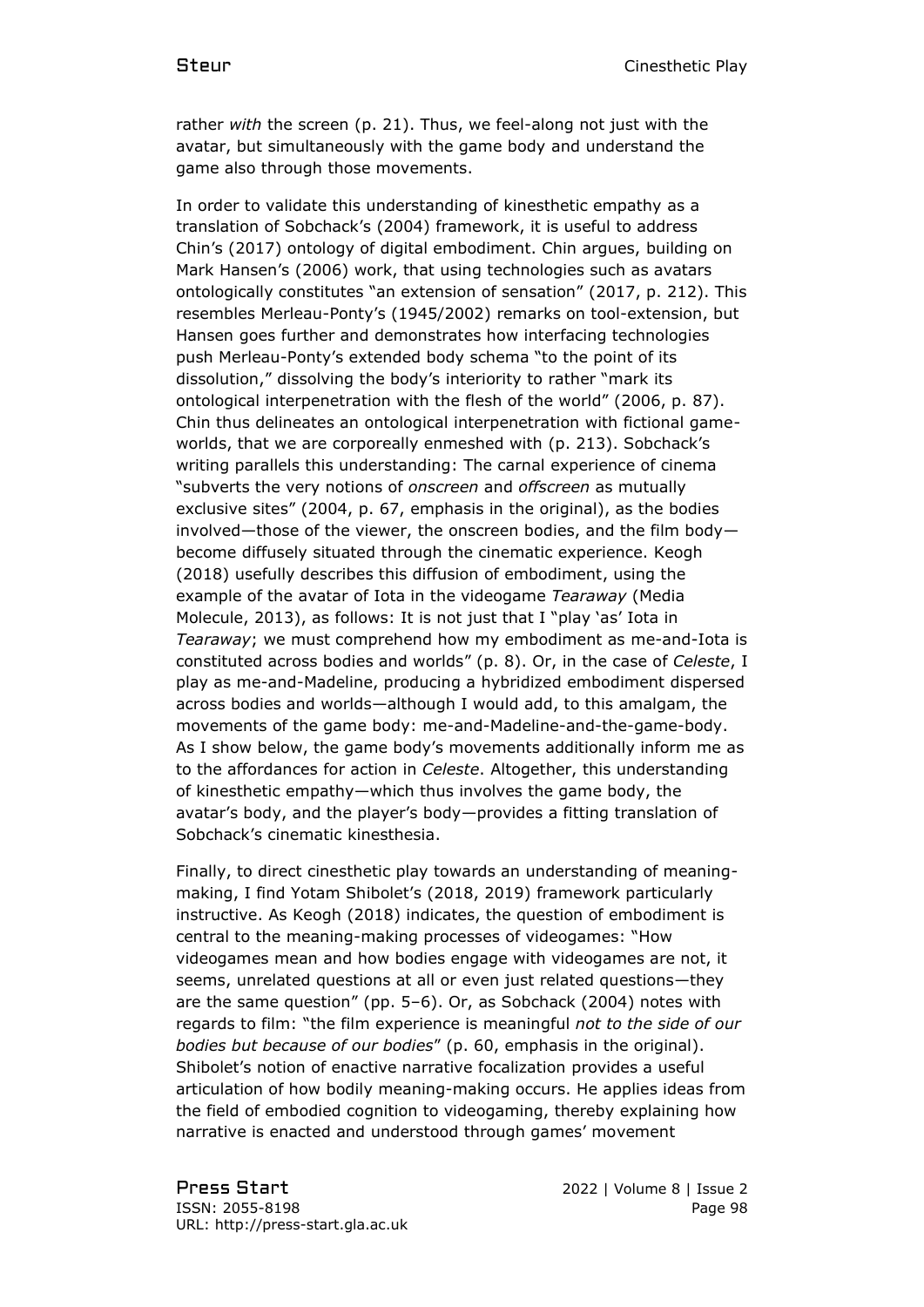dynamics, which we kinesthetically comprehend from our tacit bodily knowledge of them. Shibolet (2019) summarizes:

> The concept [of enactive narrative focalization] is shorthand for the framework through which embodied knowledge of movement dynamics actively enacts the experience of narrative events and sequences. We tangibly grasp the environment we inhabit through accumulated skillful understanding of the relationalities and potentialities of movement within it. Any narrative comprehension we acquire . . . is informed by this embodied grasp. (p. 90)

*Celeste* elegantly illustrates this embodied narrative comprehension through the development of its movement affordances. Madeline suffers from mental illness and "believes that by scaling [Celeste Mountain] she'll gain some sense of control over her anxiety and depression" (Channel Cousin, 2019, section "Madeline's Side of the Mountain," para. 3). The game's difficulty, stemming from Madeline's limited movement dynamics (she can only dash once per jump, for instance), conveys to us the psychological—and physical—barriers Madeline is confronting. However, once Madeline stops fleeing from her problems, personified in a negative counter-image of Madeline whom fans have dubbed "Badeline" (Celeste Wiki, n.d.), and accepts them as a part of herself by merging with Badeline, the player acquires an additional movement possibility: the ability to dash twice while in the air, which feels liberating and makes traversing the mountain considerably easier.

Shibolet's (2019) account of embodied digital narrativity already encompasses various elements that I also address, but the notion of cinesthetic play still has additional, complementary uses. Sobchack's (2004) work provides a more complete understanding of the sensual, embodied, carnal experience of videogaming. Shibolet mainly addresses vision and touch, and urges future research to explore sound and other sense-modalities (p. 131), similar to Crick's (2011) remarks on the privileging of vision in phenomenologies of gaming. This narrow focus is mitigated, however, by the cinesthetic subject's attention to synesthesia, which more fully accommodates the human sensorium, and by incorporating Keogh's notion of videogames not as predominantly visual media, but rather as audiovisual-haptic media.

#### Reaching the Summit: Cinesthetic Play

Thus, we arrive at a point where we can synthesize these discussions into a notion of cinesthetic play. This framework entails more than a summation of the three components I have translated so far; it forms an integrated account in which these components connect and interact. Cinesthetic play then allows us to understand videogaming as a corporeal interpenetration with digital worlds wherein players sensually, carnally experience and comprehend a game through a vision that is informed by other, commutating sensory modalities and their tacit

Press Start 2022 | Volume 8 | Issue 2 ISSN: 2055-8198 Page 99 URL: http://press-start.gla.ac.uk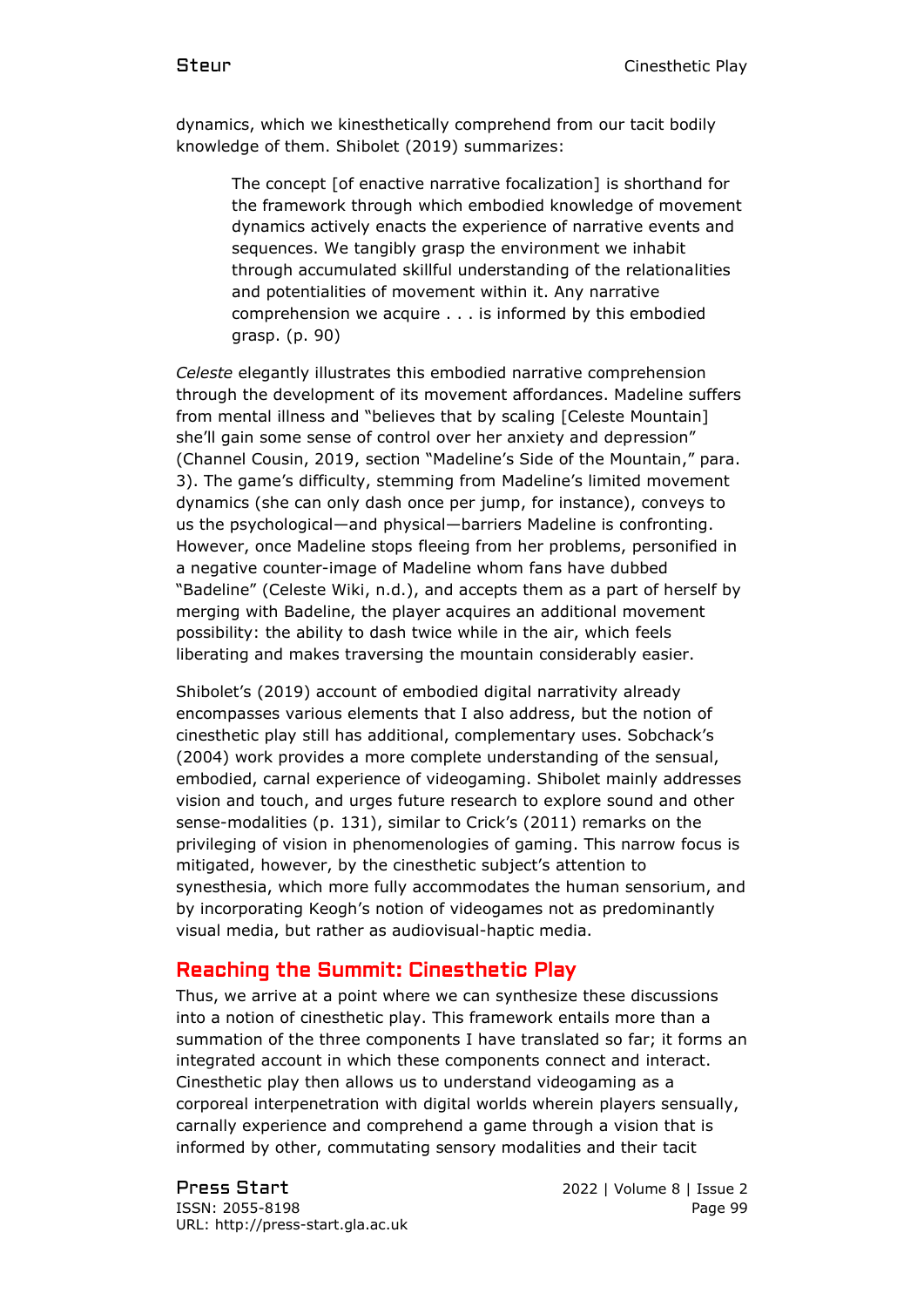kinesthetic understanding of the movements of both the in-game avatar and the game body. Similarly to film, in videogaming the involved bodies—the player's, the game's, and the avatar's—become diffusely situated. However, it should be noted that, in contrast to Sobchack's (2004) contentions about electronic media, videogames are not a fragmented and disembodied practice but emphatically sensual, carnal experiences that become intelligible and meaningful precisely through our embodied engagements with them. This account of cinesthetic play necessarily overlaps somewhat with previous phenomenologies of videogaming, though to the best of my knowledge, this concept newly addresses a wider range of human sense-modalities by its incorporation of two structures crucial to the human sensorium: kinesthesia and synesthesia. This enables a more holistic purview of videogaming as an embodied experience.

To demonstrate the use of the notion of cinesthetic play, I turn to some examples from *Celeste*. Its dream blocks again clearly illustrate how game-worlds become intelligible through carnal, cross-modal, kinesthetic sense-making. When we jump into them, we bounce back and hear a sort of dripping sound, something akin to the sound of a pudding when we slap it with a spoon. That sound synesthetically conveys the dream block's tangibility and suggests that we may be able to access it by crashing into it at a higher speed—we need to dash to penetrate its barriers. This hypothesis is additionally shaped by the fact that me-and-Madeline (and the game body) bounce back from the block after jumping into it, which indicates the block's gooey resistance. The dream block thus becomes intelligible to us because we simultaneously cross-modally and kinesthetic-empathetically feel-along with Madeline and the game body. And indeed, when me-and-Madeline dash into it, its barriers give way and we enter it. The tactile understanding we achieve of the dream block informs us of its gameplay affordances: Movement possibilities become clear through synesthetic perception and kinesthetic feeling-along with both Madeline and the game body (whose movements tangibly reinforce the affordances we have, or do not have). We *feel* what we can do with the dream block. Thus, we learn and understand the game's affordances through a kinesthetically and synesthetically embodied engagement with the game-world.

Another example of cross-modal and kinesthetic comprehension is the clouds Madeline encounters in Chapter 4. When Madeline jumps on a white cloud, it initially sags a bit under her weight, before bouncing back upwards and launching Madeline into the air. Accompanying this upand-down motion is a sound that, on a first encounter with a cloud, signals to us its bouncy effect even before we are lifted into the sky: a full, rounded sound that first falls a little in pitch, before it rises again with a longer, round, bouncy echo. The bouncy drop in the soundeffect's pitch already hints at a return, so that when me-and-Madeline jump onto a cloud and it sags, it is clear that this movement will return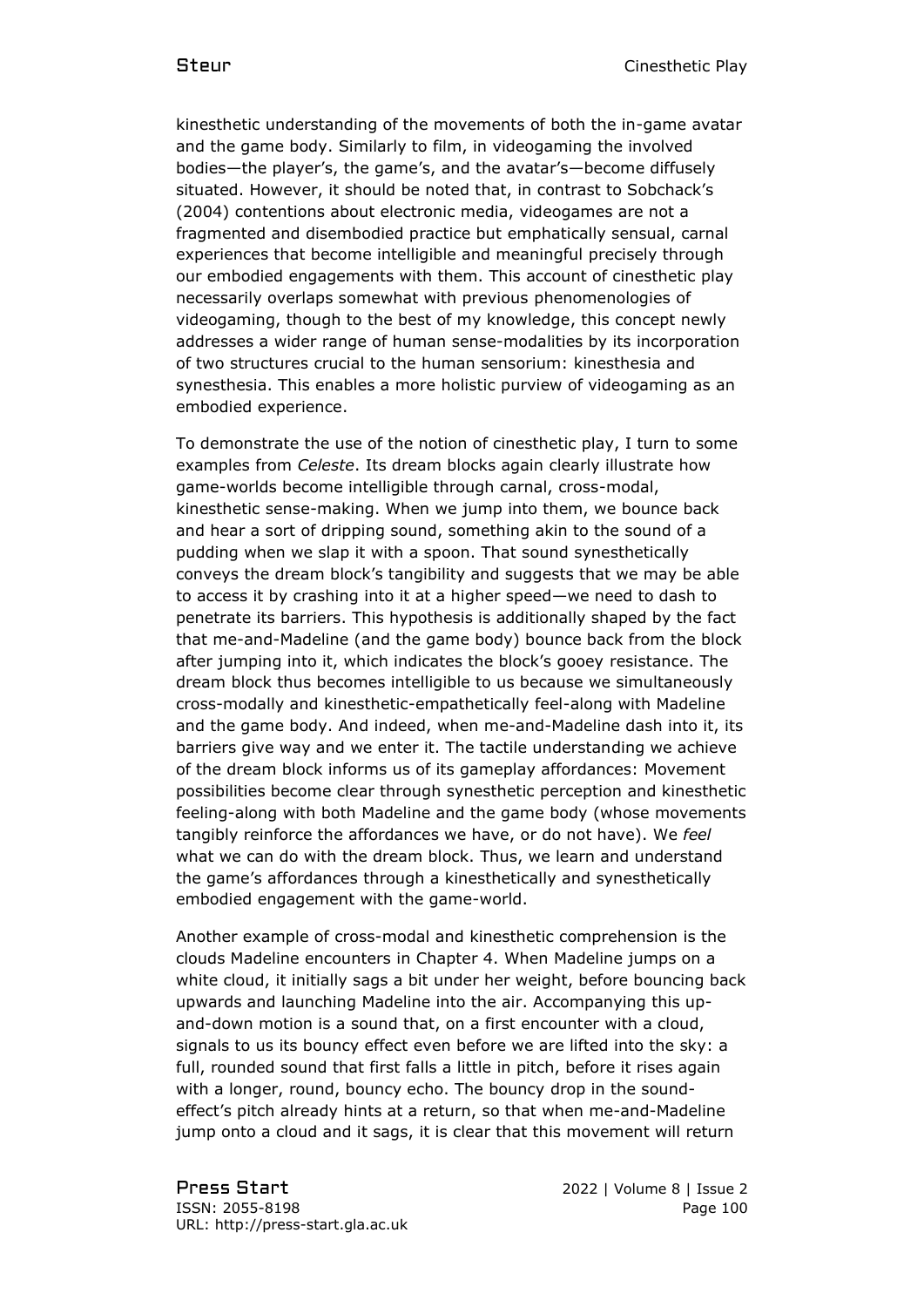upwards—and its rising pitch indicates that it might do so more forcefully than with just the force of our initial impacts. Hence, sound and vision commutatively inform our movement possibilities and let us look towards objects that we may reach with the added altitude the white cloud can give us. Pink clouds, however, do not have this same lift because they quickly disappear, which is also connoted in the sound: Their sound effects, in comparison with that of white clouds, are cut short. They give some lift, but the shortened sound rightly signals that me-and-Madeline have to jump off before the cloud disappears from under us. Hence, again, our sense-making of the game-world happens in simultaneously kinesthetic and synesthetic ways—sense-making through cinesthetic play. Narratively, this plays into a sense of precarity that exists at this point in the game. Madeline has been warned by an old woman who lives on Celeste Mountain that the path ahead is dangerous, but Madeline, both determined and annoyed by the woman, brushes off this warning. The clouds—especially the pink ones—feel like precarious ground for Madeline to tread, adding to a sense of danger and to the stubbornness of Madeline as a character. Hence, our movement possibilities—and movement precarities—inform the game narrative.

Finally, I would like to underline how the game body's kinesthetic empathy plays into this process. We palpably comprehend dream blocks, clouds, and other objects through synesthesia (their sounds and looks) and kinesthesia (the movements we make with them), and although the game body supports their intelligibility by moving along with Madeline as she engages with them, returning to the game's dashing mechanic further demonstrates the game body's importance to our carnal meaning-making. When we dash, we rapidly bolt forward in one of eight directions. We feel the dash's intense speed by kinesthetically and synesthetically processing Madeline's quick movements, and we hear the sounds of a gust of wind, but what crucially accentuates the dash is that the screen briefly shakes. Keogh (2018) describes this screenshake effect as an explicit remediation of "televisual media, selling the tangibility of the videogame events as though they were being captured by a physically grounded and imperfect camera rather than by an arbitrary virtual viewpoint" (p. 116). The screenshake carnally grounds the effect of the dash. To put it in terms of the game body, it entails a sudden movement of its vision, which drives home the dash's force: The game body constitutes a functionally embodied, quasi-subjective perception that we kinesthetically feel-along-with and understand. As the screen shakes, the embodied "eye" of the game body jolts, shaken by Madeline's dash, and we understand the intensity of her dash because we know what that movement is like.

#### Conclusion: Gaming in the Flesh and Further Research

Departing from Sobchack's (2004) notion of the cinesthetic subject and her related works on film phenomenology and the film body, I have

Press Start 2022 | Volume 8 | Issue 2 ISSN: 2055-8198 Page 101 URL: http://press-start.gla.ac.uk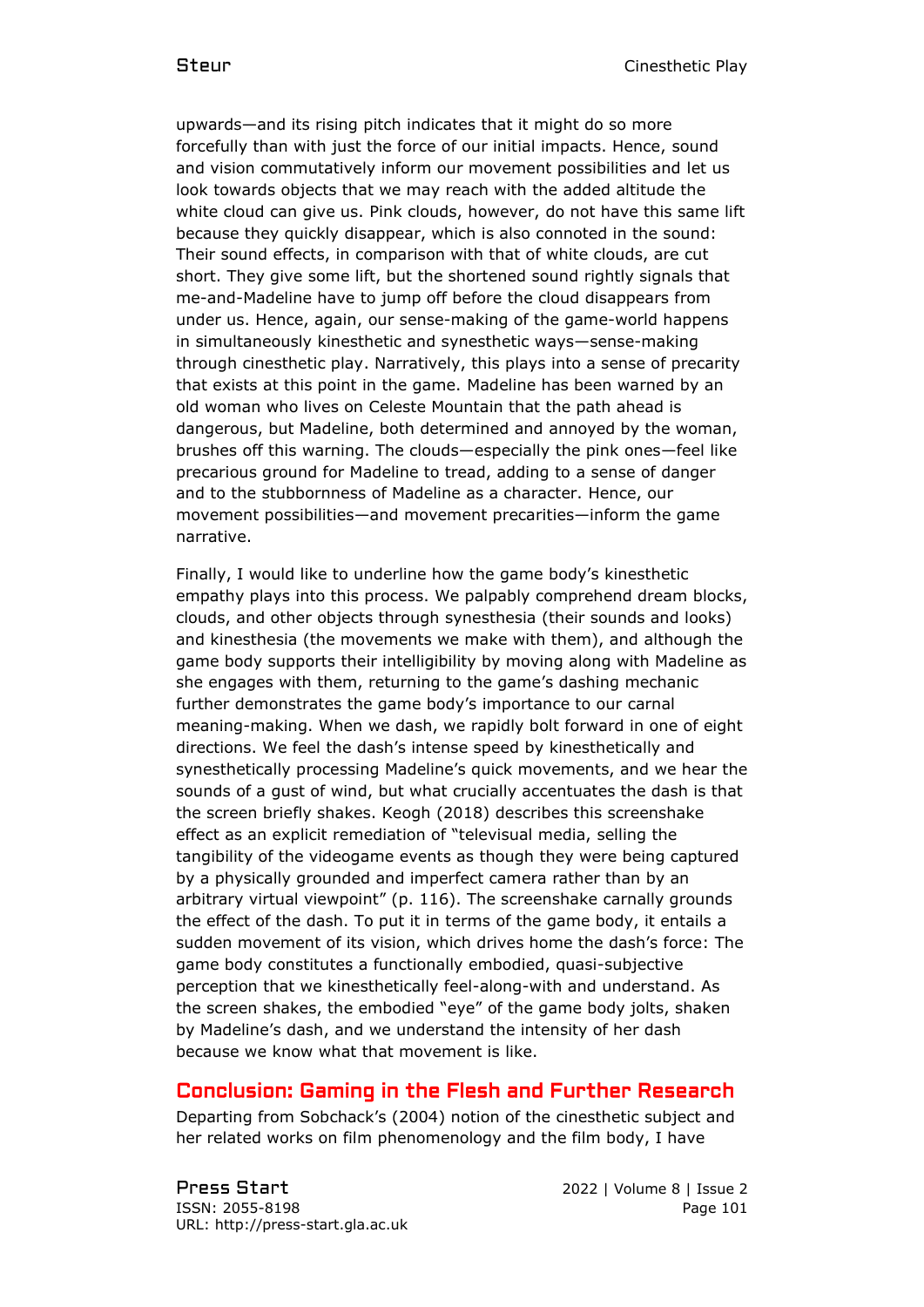adapted her writings to the medium of videogames by translating the three components constitutive of the cinesthetic subject: cinema, synesthesia, and kinesthesia. Thus, I have developed an account of cinesthetic play, weaving together previous accounts of the game body, kinesthetic empathy, movement dynamics, and embodied narrativity, and arguing for the synesthetic intelligibility of game-worlds. The concept of cinesthetic play newly addresses how we are corporeally engaged in videogame play because it integrates different key structures of the human sensorium. Meaning and intelligibility emerge in a carnal, hybridly embodied fashion. Finally, I have demonstrated how the notion of cinesthetic play can be used to analyze the different bodily, crossmodal, and kinesthetic ways game-worlds become meaningful to us.

Needless to say, more theoretical work remains to be done regarding the phenomenology of videogaming. I cannot account for all prior work, and one concept will not be able to neatly explain the entirety of the experience for everybody (or every body). With the concept of cinesthetic play in hand, we can more comprehensively study the videogaming experience and how it engages our lived bodies during play. For future inquiries, it seems particularly useful to bring this notion into further discussion with Shibolet's (2018, 2019) framework of narratively enactive movement dynamics. Cinesthetic play holistically captures our embodied, synesthetic, and kinesthetic experiencing of game-worlds. This consequently allows us to understand how our cinesthetic playing contributes to higher-order narrative meaningmaking. This holds, then, for both two-dimensional and threedimensional games: Mountaineering in *Celeste* is as much an embodied, sensual experience as it would have been in a three-dimensional game.

## Acknowledgements

This paper was first written under the supervision of Dr. Maaike Bleeker, as part of the research master's course "Body, Mind, Method: Technology, Embodiment, Performativity"—my thanks go out to her. Additional thanks go to the *Press Start* team and their wonderful reviewers and editors, for their thoughtful comments and assistance.

#### References

Ash, J. (2013). Technologies of captivation: Videogames and the attunement of affect. *Body & Society*, *19*(1), 27–51. <https://doi.org/10.1177/1357034X11411737>

Bakels, J.-H. (2020). Steps towards a phenomenology of video games— Some thoughts on analyzing aesthetics and experience. *Eludamos: Journal for Computer Game Cultures*. *11*(1), 71–97. <https://doi.org/10.7557/23.6354>

Black, D. (2017). Why can I see my avatar? Embodied visual engagement in the third-person video game. *Games and Culture*, *12*(2), 179–199.<https://doi.org/10.1177/1555412015589175>

Press Start 2022 | Volume 8 | Issue 2 ISSN: 2055-8198 Page 102 URL: http://press-start.gla.ac.uk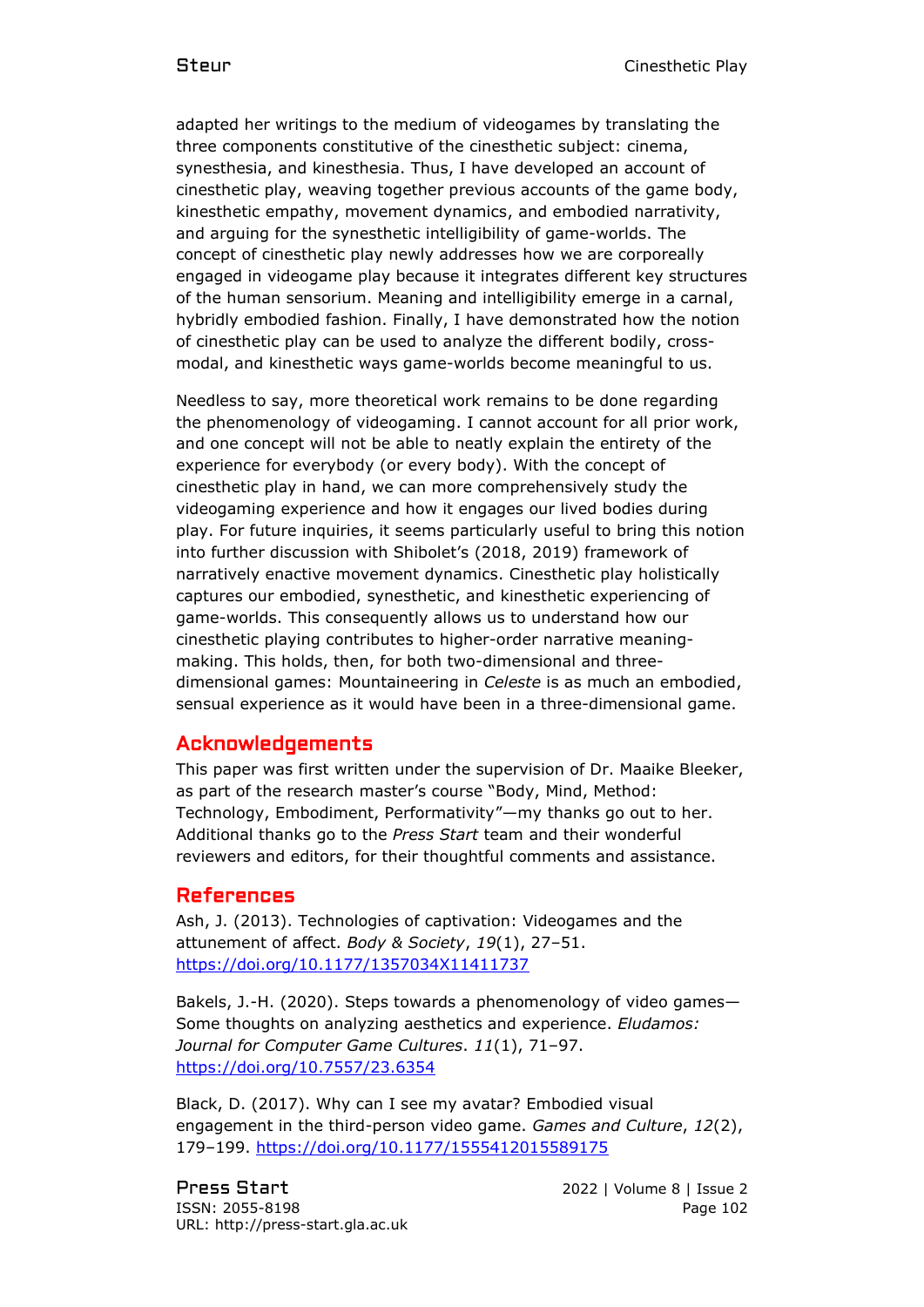Bogost, I. (2012). *Alien phenomenology, or what it's like to be a thing*. University of Minnesota Press.

Campion, J. (Director). (1993). *The Piano* [Film]. Jan Chapman Productions.

Celeste Wiki. (n.d.). *Badeline*. Retrieved January 25, 2021. <https://celestegame.fandom.com/wiki/Badeline>

Chin, G. P. W.-H. (2017). Observed bodies and tool selves: Kinaesthetic empathy and the videogame avatar. *Digital Creativity*, *28*(3), 206–223. <https://doi.org/10.1080/14626268.2017.1348363>

Crick, T. (2011). The game body: Toward a phenomenology of contemporary video gaming. *Games and Culture*, *6*(3), 259–269. <https://doi.org/10.1177/1555412010364980>

Dovey, J., & Kennedy, H. W. (2006). *Game cultures: Computer games as new media*. Open University Press.

Extremely OK Games. (2018). *Celeste*. [Multiple Platforms]. Itch.io.

Farrow, R., & Iacovides, I. (2014). Gaming and the limits of digital embodiment. *Philosophy & Technology*, *27*(2), 221–233. <https://doi.org/10.1007/s13347-013-0111-1>

Giddings, S. (2017). The phenomenology of *Angry Birds*: Virtual gravity and distributed proprioception in video game worlds. *Journal of Gaming & Virtual Worlds*, *9*(3), 207–224. [https://doi.org/10.1386/jgvw.9.3.207\\_1](https://doi.org/10.1386/jgvw.9.3.207_1)

Hansen, M. B. N. (2006). *Bodies in code: Interfaces with digital media*. Routledge.

Haraway, D. J. (2016). A cyborg manifesto: Science, technology, and socialist-feminism in the late twentieth century. In C. Wolfe (Ed.), *Manifestly Haraway*. University of Minnesota Press. <https://doi.org/10.5749/minnesota/9780816650477.001.0001>

*How the storytelling of Celeste mirrors its gameplay*. (2019, November 16). Channel Cousin. Retrieved May 27, 2022, from <https://channelcousin.com/2019/11/16/storytelling-of-celeste/>

Janik, J. (2021). Intra-acting bio-object: A posthuman approach to the player‐game relation. *Journal of Gaming & Virtual Worlds*, *13*(1), 21–39. [https://doi.org/10.1386/jgvw\\_00026\\_1](https://doi.org/10.1386/jgvw_00026_1)

Juul, J., & Klevjer, R. (2016). Avatar. In K. B. Jensen, E. W. Rothenbuhler, J. D. Pooley, & R. T. Craig (Eds.), *The international encyclopedia of communication theory and philosophy* (pp. 1–5). Wiley. <https://doi.org/10.1002/9781118766804.wbiect058>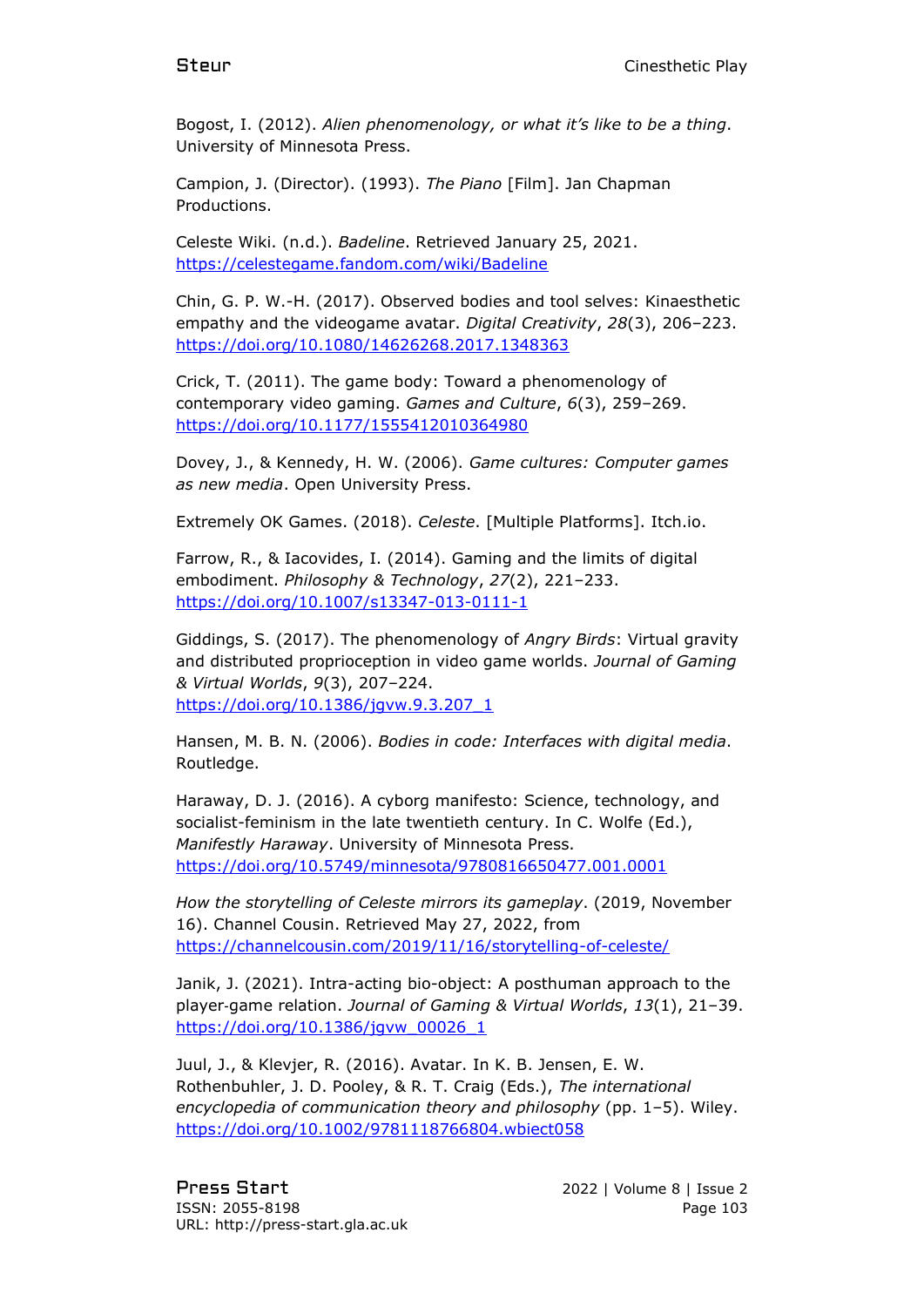Keogh, B. (2018). *A play of bodies: How we perceive videogames*. The MIT Press.

Klevjer, R. (2006). What is the avatar? Fiction and embodiment in avatar-based singleplayer computer games [Doctoral dissertation, University of Bergen]. Bergen Open Research Archive. https://bora.uib.no/bora-xmlui/handle/1956/2234

Klevjer, R. (2012). Enter the avatar: The phenomenology of prosthetic telepresence in computer games. In J. R. Sageng, H. Fossheim, & T. Mandt Larsen (Eds.), *The Philosophy of Computer Games* (pp. 17–38). Springer Netherlands. [https://doi.org/10.1007/978-94-007-4249-9\\_3](https://doi.org/10.1007/978-94-007-4249-9_3)

Media Molecule. (2013). *Tearaway*. [Playstation Vita]. Sony Interactive Entertainment.

McKeown, C. (2018). Playing with materiality: An agential-realist reading of SethBling's *Super Mario World* code-injection. *Information, Communication & Society*, *21*(9), 1234–1245. <https://doi.org/10.1080/1369118X.2018.1476572>

McKeown, C. (2019). "You bastards may take exactly what I give you": Exploring agential realism as the basis of a novel theory of agency through Return of the Obra Dinn. *G/A/M/E: The Italian Journal of Game Studies*, *8*, 66–85. [https://www.gamejournal.it/wp](https://www.gamejournal.it/wp-content/uploads/2021/04/I8_GAME_04_MCKEOWN.pdf)[content/uploads/2021/04/I8\\_GAME\\_04\\_MCKEOWN.pdf](https://www.gamejournal.it/wp-content/uploads/2021/04/I8_GAME_04_MCKEOWN.pdf)

Merleau-Ponty, M. (2002). *Phenomenology of perception* (C. Smith, Trans.). Routledge. (Original work published 1945)

Reynolds, D., & Reason, M. (2012). Introduction. In D. Reynolds & M. Reason (Eds.), *Kinesthetic empathy in creative and cultural practices* (pp. 17–25). Intellect Books Ltd.

Schultze, U. (2010). Embodiment and presence in virtual worlds: A review. *Journal of Information Technology*, *25*, 434–449. <https://doi.org/10.1057/jit.2010.25>

Shibolet, Y. (2018). Game movement as enactive focalization. *Press Start*, *4*(2), 52–71. [https://press-start.gla.ac.uk/index.php/press](https://press-start.gla.ac.uk/index.php/press-start/article/view/91)[start/article/view/91](https://press-start.gla.ac.uk/index.php/press-start/article/view/91)

Shibolet, Y. (2019). *Towards a framework for embodied narrativity: An enactive study of narrative phenomenology, through the lens of interactive digital media* [Master's thesis, Utrecht University]. Utrecht University Student Theses Repository. <https://studenttheses.uu.nl/handle/20.500.12932/32815>

Sobchack, V. C. (2004). *Carnal thoughts: Embodiment and moving image culture*. University of California Press.